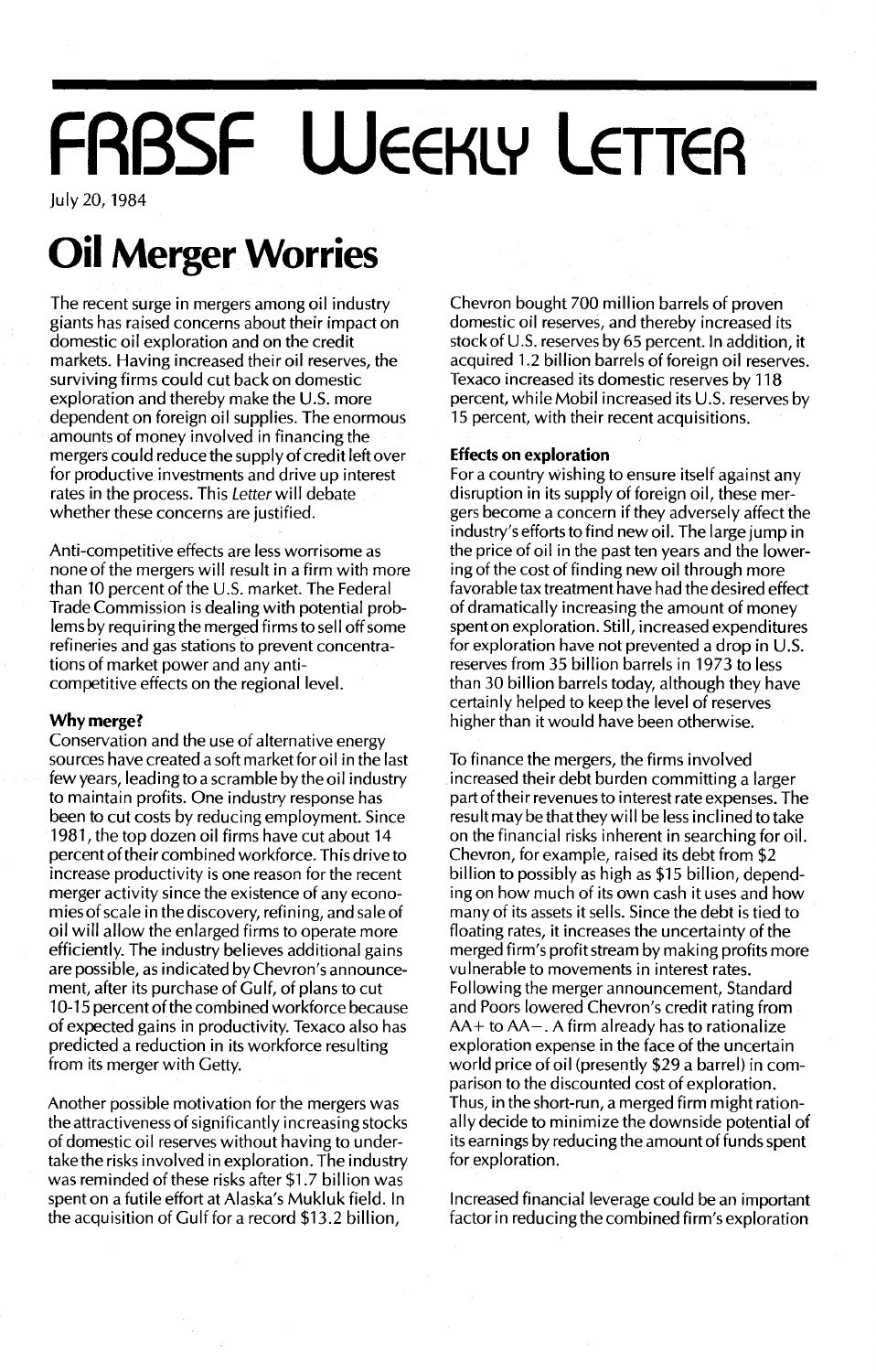## **FRBSF**

activities below what the total for the two independent firms would have been. However, any reduction in this regard probably would be only a temporary phenomenon. After merging, the survivingfirm will move to an optimal financial capital structure (combination of debt and equity) that may differ from the optimal structure for the separate firms. The merged firm normally will replace bank borrowing and other short-term debt with longer term debt and with new equity issues. Thus, even ifit is important in inhibiting afirm's willingness to undertake exploration, the undesired increase in leverage is likely to be short-lived. For example, the bank lines of credit extended for the mergers mentioned are schedu led to be paid back completely within eight years.

The impact of the increased debt burden on the recently merged firms' exploration is minor compared to the role played by the price of oil. Since 1981, the number of new wells drilled has levelled off because of the limited number of prospects judged to have a sufficient chance for success. The mergers will not alter the definition of a good prospect; that will continue to depend on the industry's forecasts of oil prices in the future. Furthermore, in the long-run, the merged companies'will need to maintain their supplies of reserves to meet the demands of their expanded wholesale and retail markets.

Moreover, there are even possible benefits from this merger activity. The new firms, by having access to two lists of possible oil sites, will be able to devote their resources to the most Iikely candidates. In addition, the pooling of talents and the end to redundant efforts may lead to economies of scale in discovering new sites.

#### **Effects on credit**

All three of the recent major oil company mergers involved financing by a syndication of a large number of domestic and foreign banks. The initial credit packages or "facilities" used in financing acquisitions were actually lines of credit, which are commitments from the banks to lend in the future at agreed upon terms, such as loan size, maturity and pricing. The commitments give the borrower the option to borrow, but by themselves are not loans. They offer flexible credit arrangements to firms by providing access to billions of dollars at relatively low contract costs. In the case of the Chevron merger, the credit facility set up a revolving line of credit for two years that will be

converted to a term loan of six years. The revolving loan gives Chevron the use of funds while searching for more attractive borrowing opportunities in debt and/or equity markets, or while selling unwanted assets. After two years, when the revolving credit terminates, Chevron will determine the amount of the term loan.

The flexibility of these credit packages is one reason bank financing has been used. The magnitude offunds required and the short time available to prepare a deal (in the case of Chevron, a matter of days) were also important considerations. The bank credit facilities enabled the acquiring firms to commit huge sums of money in the effort to purchase other companies without forcing them to overextend their own positions in the financial markets. If a firm's bid fails, as in the case of ARCO's attempt to purchase Gulf, it pays a "drop dead" fee (in that case, 1/16 of 1 percent) and avoids the costs of raising the funds and then having to find an alternative use if the money is not needed.

While the magnitudes required to finance these mergers are too large for a single lender, the domestic and foreign institutions involved in loan syndications can raise these funds quickly through world financial markets, e.g., certificates of deposit, commercial paper, Federal funds, and Eurodollar CDs, without significantly affecting interest rates. In addition, the credit risk is also spread out among a wide base of lenders. In the record Chevron commitment, the maximum single bank participation was still a sizable sum of \$500 million, but most institutions limited themselves to \$100-200 million, a small fraction of the amount Chevron would have had to raise on its own.

It is because of these advantages that bank financing was used. Contrary to some speculation, these mergers are not an "unproductive use of scarce capital." They also are not likely to significantly affect the availability and cost of capital for other borrowers who depend on the banking system. These financing arrangements have only a transitory impact on the credit markets because they are essentially transfers in the ownership of financial assets. For instance, the Chevron purchase of Gulf will not put pressure on the overall credit and equity markets (although it will alter the debt-equity mix), since the credit extended to Chevron will simply be used to make payments to Gulf shareholders. Little reason exists for these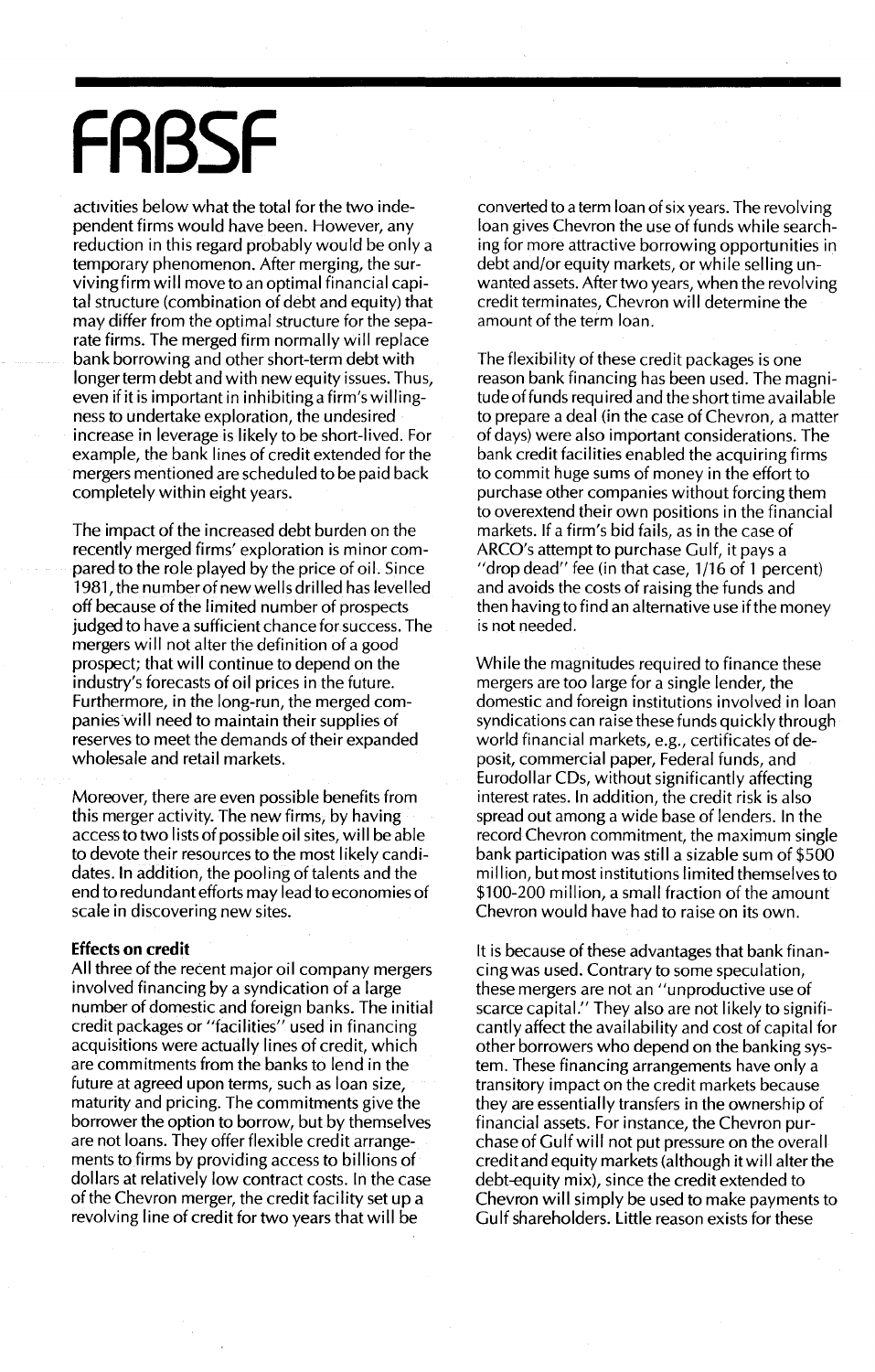loans to cause interest rates to rise and borrowers to be crowded out as long as the payments to GuIf shareholders are reinvested (at least temporarily) in financial instruments such as bank deposits, debt instruments, and the stock market. Investment is reduced only to the degree that the Gulf shareholders fail to reinvest their capital gains, that is, to the extent they spend their gains on consumption.

#### **Conclusion**

In its economic aspects, beyond considerations of competition, the recent rash of mergers in the oil

industry probably will not have a significant negative impact on the industry or the economy. Money spent on exploration will likely continue to depend more on the price of oil and the number of good prospects, than on the size of a firm's oil reserves. Furthermore, these mergers alone should not disrupt the financial markets because they represent only a transfer of ownership, not a nonproductive use of investment capital.

#### Thomas Klitgaard and Gary C. Zimmerman

Opinions expressed in this newsletter do not necessarily reflect the views of the management of the Federal Reserve Bank of San Francisco, or of the Board of Governors of the Federal Reserve System.

Editorial comments may be addressed to the editor (Gregory Tong) orto the author .... Free copies of Federal Reserve publications can be obtained from the Public Information Department, Federal Reserve Bank of San Francisco, P.O. Box 7702, San Francisco 94120. Phone (415) 974-2246.